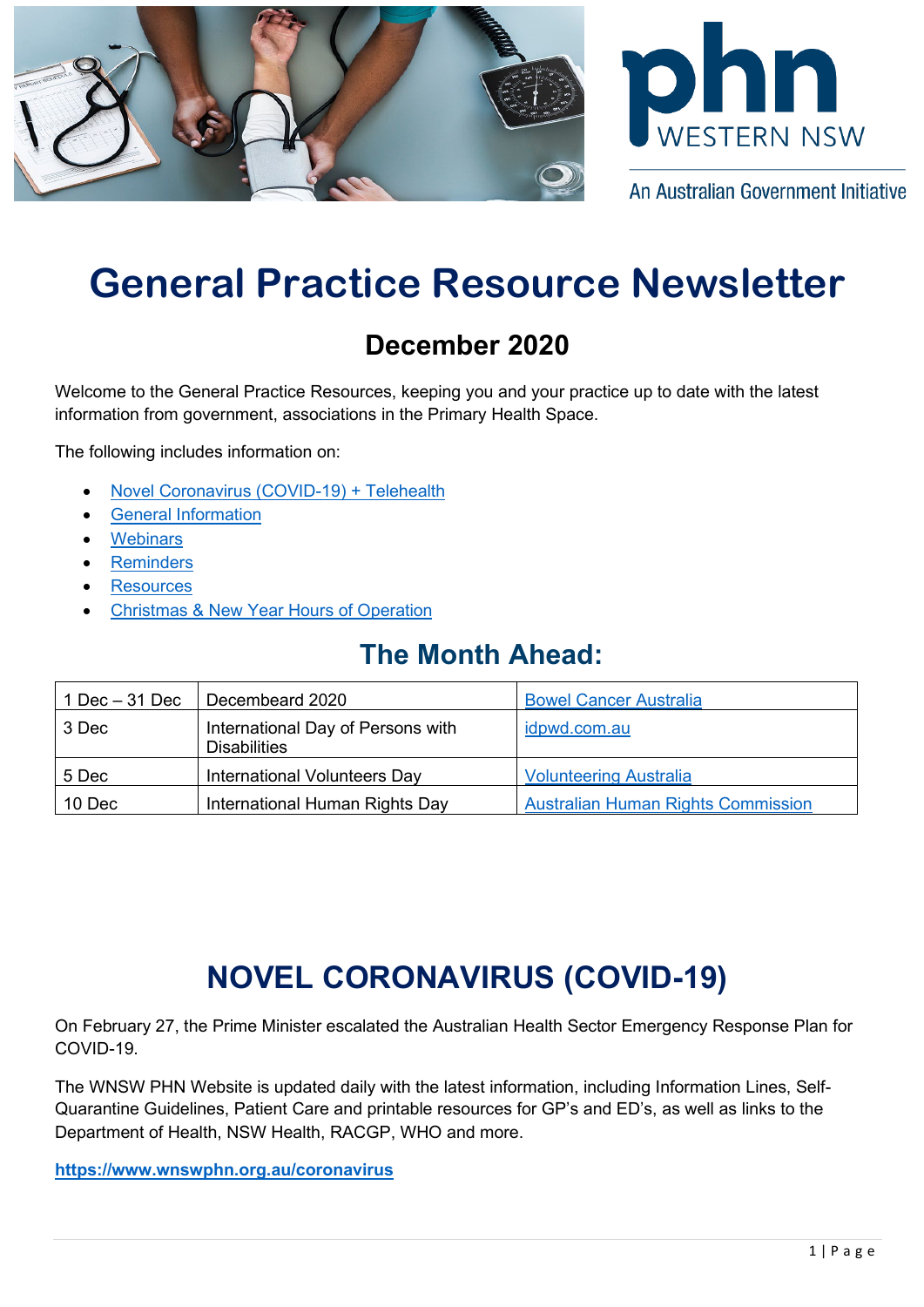## **COVID-19 MBS Telehealth Services Fact Sheets**

Following the announcement that temporary MBS Telehealth items have been extended until the end of March 2021, the Commonwealth Department of Health has released a comprehensive set of Fact Sheets, including for GPs, Specialists, Mental Health, Obstetrics and Midwifery, Allied Health and other services.

**[Access the COVID-19 Temporary MBS Telehealth Services Fact Sheets Here](http://www.mbsonline.gov.au/internet/mbsonline/publishing.nsf/Content/Factsheet-TempBB)**

**[Access the Telehealth Bulk Billing Arrangements Information here](http://www.mbsonline.gov.au/internet/mbsonline/publishing.nsf/Content/Factsheet-TempBB)**

**[Access the MBS Quick Guide for December here](https://www.wnswphn.org.au/uploads/documents/newsletters/GP%20Resources%20December%202020/mbs_quick-guide-dec20.pdf)**

**[Access the Telehealth Guide](https://www.wnswphn.org.au/uploads/documents/newsletters/GP%20Resources%20December%202020/mbs_card_dec20_telehealthupdate_0.pdf) for December here**

#### **Telehealth to Become Permanent**

During his Doorstop interview of Friday November 27, 2020, Australian Minister for Health, Hon. Greg Hunt, announced that Telehealth will become a permanent part of Medicare:

*"…I'm pleased to announce that, for the long term, telehealth will become a permanent part of the Medicare system."*

*"We have just passed 40 million telehealth consultations. They were introduced as a temporary item. But what we're working on is ensuring that this is a permanent transformation in the Australian scheme."*

*"There's not been much good that's come from COVID. One thing that has come from COVID is the fact that we have skipped a decade and jumped from 2030 to 2020 for the delivery of telehealth for all Australians. Universal, whole-of-population telehealth and it will now be permanent."*

*"And I think that's just a wonderful tribute to our medical professionals, but also to everybody who's been involved. And for Australian patients, that's transformative."*

**[Access the Transcript of Hon. Greg Hunt's Doorstop Interview of November 27 here](https://www.health.gov.au/ministers/the-hon-greg-hunt-mp/media/doorstop-interview-on-27-november-2020)**

**[Access the Pulse IT Press Release regarding Telehealth here](https://www.wnswphn.org.au/uploads/documents/newsletters/GP%20Resources%20December%202020/Pulse+IT%20-%20The%20fax%20fights%20back.pdf)**

#### **COVID-19 Digital Business Check-in Cheat Sheet**

<span id="page-1-0"></span>From November 23, 2020, it is now mandatory for some businesses in NSW to have digital customer check in available. We are urging all businesses to take this opportunity to revise their COVID safety plan and consider registering as a CO VID safe business with the adoption of electronic check in. This makes contact tracing in the event of a positive case easy and accessible and this is a key part of keeping our region COVID safe.

**[Access the COVID-19 Digital Business Check-In Cheat Sheet here](https://www.wnswphn.org.au/uploads/documents/newsletters/GP%20Resources%20December%202020/Digital%20Covid%20Check-In%20Version%203.0.pdf)**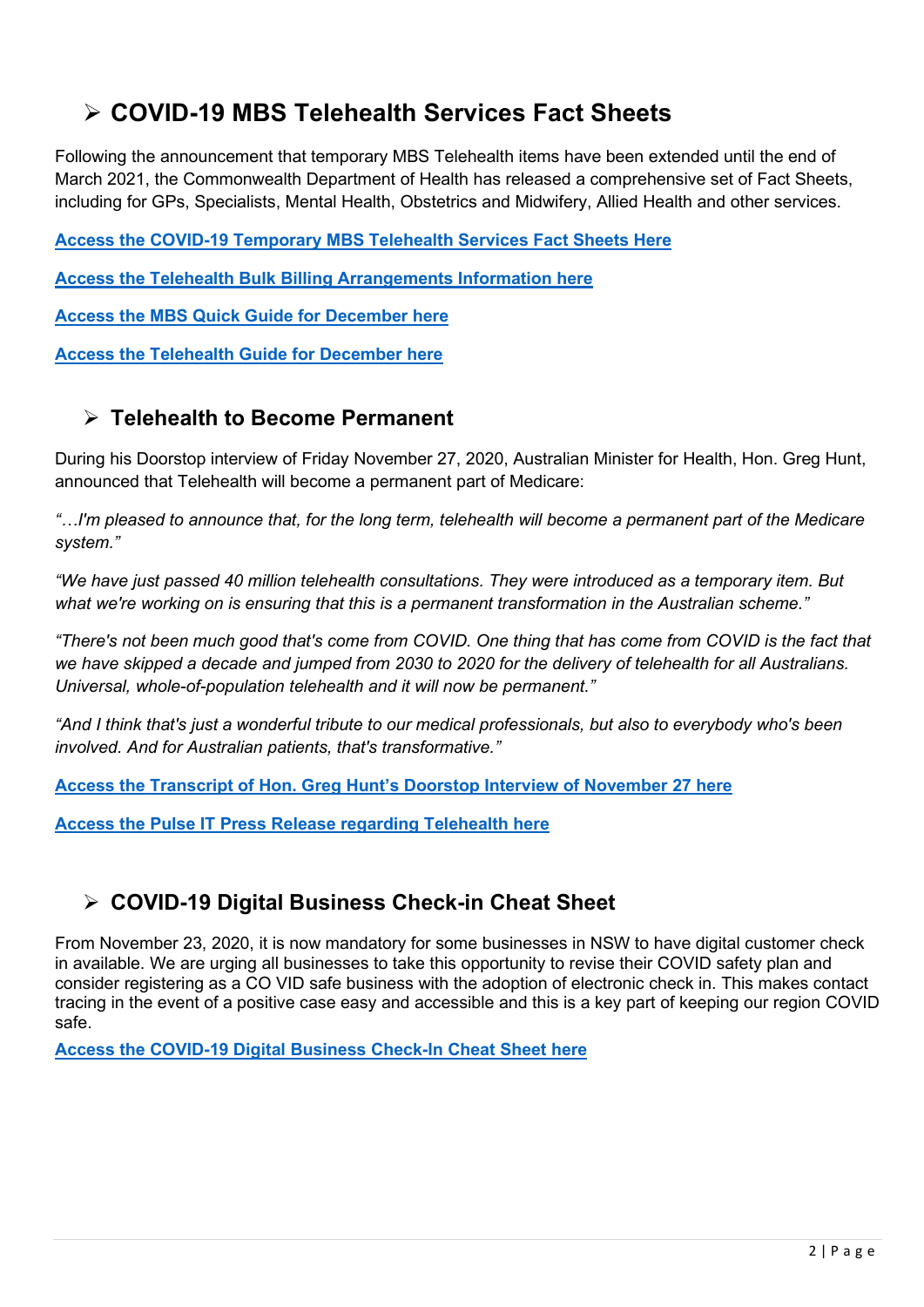# **GENERAL INFORMATION**

### **RACGP Billing Calculator**

This tool has been designed to help you and your practice meet your financial goals. It is designed to demonstrate the mechanics of fee for service and to help you understand how practice billing may affect your income and the lifestyle you wish to achieve. The calculator will help to guide you on setting an appropriate consultation fee, as well as the number of services you would need to bill to meet your goal. Experimenting with different calculations will help you to determine how many sessions, individual consultations and thus the number of clinical staff your practice will need to meet your ideal financial goal.

Note: decisions relating to financial management are extremely important, so it is essential you seek professional advice (eg accountant, financial advisor, lawyer) relevant to your individual circumstances. This calculator is not intended as a comprehensive accounting tool and is provided for general guidance only.

#### **[Access the RACGP Billing Calculator here](https://www.gpbt.com.au/calculator/?fbclid=IwAR16QwLlGySID8ck9jwETYOvE0hZhFbbOGjHGg2vvc53UOGcjpKA_5UfMjc)**

#### **BP Premier How To Guide**

Developed by South Western Sydney PHN, this guide covers how to make the most of the Best Practice system, including Data Cleansing, Generating Chronic Disease Management Plans, Completing a Health Assessment, Entering Diabetes SIP Details, Recording Asthma Cycle of Care Data, Using the Cardiovascular Risk Tool and How to Create a DMMR Review.

**[Access the BP](https://www.wnswphn.org.au/uploads/documents/newsletters/GP%20Resources%20December%202020/Quality%20improvement%20in%20BP%20how%20to%20guide.pdf) How To Guide here**

### **Spirometry Infection Control Information for Primary Health Care**

The National Asthma Council has developed updated recommendations for Spirometry Infection Control.

Spirometry is the most frequently performed pulmonary function test in general practice.

Spirometry in an infected person, carries a high risk of transmitting viral infections, even if the patient is asymptomatic. Testing generates aerosols that can spread infectious droplets in the air, for several metres. The respiratory plume of exhaled particles may contain virus that remains airborne for more than 30 minutes, lasting up to several hours and surfaces may retain viruses for several days.

These recommendations are subject to IMMEDIATE change if COVID-19 case numbers begin to escalate and community acquisition is identified. In this case, point-of-care spirometry should be discontinued in the primary care setting. Patients requiring spirometry for urgent clinical decision making should be referred to the local Respiratory Function Laboratory.

**Access the [Spirometry Infection Control Information for Primary Health Care here](https://www.wnswphn.org.au/uploads/documents/newsletters/GP%20Resources%20December%202020/Spirometry%20Infection%20Control%20Recommendations%20for%20Primary%20Care.pdf)**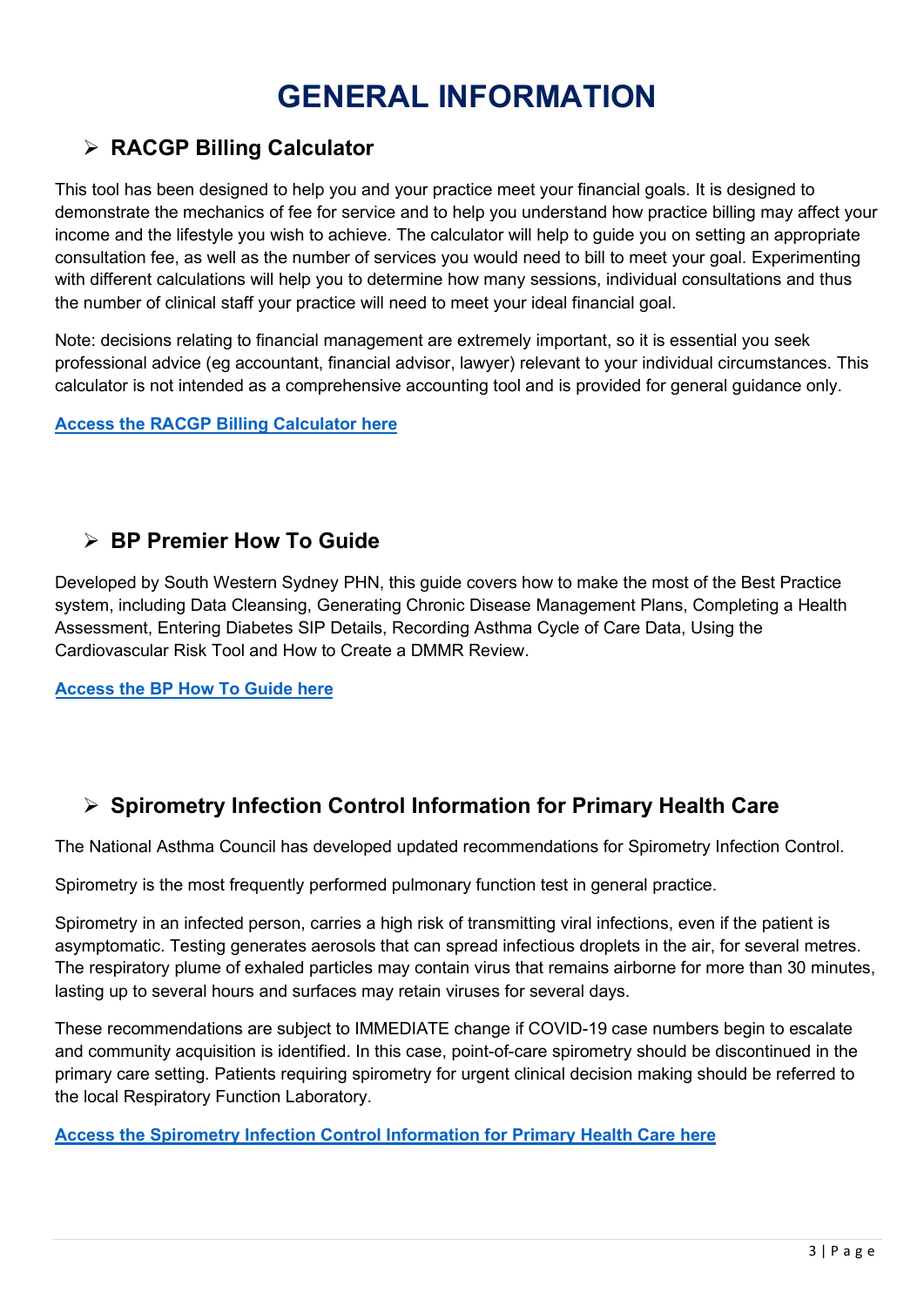### **GP Framework for Child Mental Health Assessments**

The National Workforce Centre for Child Mental Health has recently launched its latest online course, *"A GP Framework for Child Mental Health Assessment (5-12 years)"* through Emerging Minds Learning.

Emerging Minds offers free resources for practitioners working with families and children to improve child mental health outcomes in Australia.

GPs are most commonly the first port of call for children and families concerned about social and emotional difficulties and this course has been developed to meet this increasing need. It was co-designed in collaboration with GPs and parents to ensure content is relevant and realistic to the practitioner experience. It attracts 40 CPD points through the RACGP CPD Accreditation program and is recognised by the General Practice Mental Health Standards Collaboration (GPMHSC) as a stand-alone Clinical Enhancement Module (as part of the MHST modular pathway).

**[Access the Course Registration page here](https://learning.emergingminds.com.au/login?redirect=%2Fcourse%2Fa-gp-framework-for-child-mental-health-assessment-5-12-years)**

- **[Access the Course Summary here](https://www.wnswphn.org.au/uploads/documents/newsletters/GP%20Resources%20December%202020/Course%20summary_GPFramework%20for%20CMH%20Assessment%205-12.pdf)**
- **[Access the Emerging](https://www.wnswphn.org.au/uploads/documents/newsletters/GP%20Resources%20December%202020/EML%20General%20Practice%20Pathway%20Summary%20Nov%202020.pdf) Minds GP Pathway Summary here**

**Access information on [Emerging Minds](https://emergingminds.com.au/) here**

**[Access the Successful Referral Tips](https://www.wnswphn.org.au/uploads/documents/newsletters/GP%20Resources%20December%202020/Successful%20referral%20to%20clinical%20and%20non-clinical%20services%20tips%20for%20GPs.pdf) Resource for GPs here**

### **NSW Get Healthy Service Aboriginal Program Now Online**

The Get Healthy Information and Coaching Service is a free and confidential phone-based service, offering culturally appropriate coaching and materials for Aboriginal participants.

This service is available to individuals aged 16 and over who identify as being Aboriginal and/or Torres Strait Islander, with qualified health coaches providing guidance on making healthy lifestyle changes, including eating healthily, getting active, reducing alcohol intake, achieving and maintaining a healthy weight and maintaining health during pregnancy.

**[Access the Get Healthy NSW Aboriginal Program here](https://www.gethealthynsw.com.au/program/aboriginal-program/)**

**[Access the Get Healthy NSW Aboriginal Program flyer here](https://www.wnswphn.org.au/uploads/documents/newsletters/GP%20Resources%20December%202020/16X-Get-Healthy-Aboriginal-Poster-Aug16-DRAFT.pdf)**

**[Access the Get Healthy NSW Aboriginal Program brochure here](https://www.wnswphn.org.au/uploads/documents/newsletters/GP%20Resources%20December%202020/16X-Get-Healthy-Aboriginal-DL-flyer-Aug16-DRAFT%20(1).pdf)**

**[Access the Get Healthy NSW Aboriginal Program](https://www.wnswphn.org.au/uploads/documents/newsletters/GP%20Resources%20December%202020/Aboriginal-Get-Healthy-in-Pregnancy-Brouchure-PDF.pdf) Get Healthy in Pregnancy brochure here**

**[Access the Get Healthy NSW Aboriginal Program](https://www.wnswphn.org.au/uploads/documents/newsletters/GP%20Resources%20December%202020/C13621-GHIP-PhysicalActivity-F-LRweb-code%20(1).pdf) Physical Activity in Pregnancy brochure here**

**[Access the Get Healthy NSW Aboriginal Program](https://www.wnswphn.org.au/uploads/documents/newsletters/GP%20Resources%20December%202020/C13621-GHIP-HealthyEating-F-LRweb-code.pdf) Healthy Eating during Pregnancy brochure here**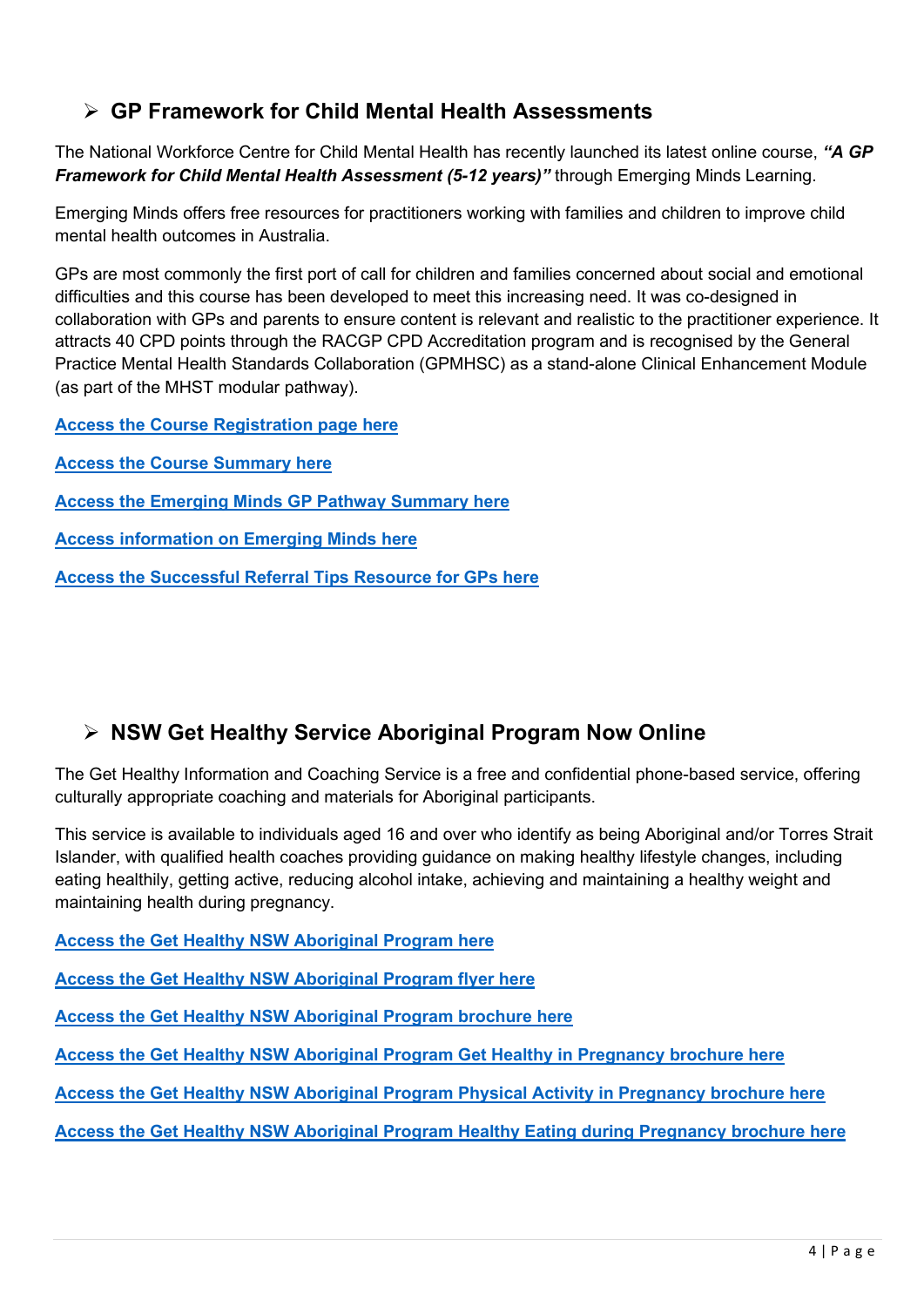### **Tresillian Christmas Holiday Hours of Operation**

Tresillian has advised of its operating hours during the Christmas period.

Tresillian will operate until close of business on **Tuesday December 22nd 2020** and re-open for families on **Monday January 11, 2021.**

Tresillian Parents Help Line will continue to operate during this period, from 8am to 8pm daily, excluding Christmas Day.

#### **[Access the Tresillian Holiday Hours information here](https://www.wnswphn.org.au/uploads/documents/newsletters/GP%20Resources%20December%202020/Christmas_Closure%20Flyer_2020.pdf)**

#### **Western NSW Collaborative Pairs Program Now Open**

WNSW PHN looking to recruit consumers and health professionals/ clinicians who have an interest in the following areas:

- Respiratory illness
- Diabetes (The Sugars)
- Mental health and suicide prevention
- First 2000 days
- After hours care

The aim of the program is to help consumers and health service providers work together to improve health care in Western NSW.

We are partnering again with Consumer Health Forum to deliver a new round of Collaborative Pairs and would like the pairs to be involved in Co-Commissioning and other projects being delivered by our PHN.

To read more about this program, please go to **<https://wnswphn.org.au/resources/collaborative-pairs>**

**[Download the Application Form](https://chf.org.au/western-nsw-phn-collaborative-pairs-program-application-form)**

#### **WNSW PHN Employee Assistance Program Still Open**

The Employee Assistance Program launched by WNSW PHN in May has been extended until January 15 2021, and Expressions of Interest have also been reopened.

This EAP Program is open to private health service providers and health-related small businesses that require counselling support for their staff.

Open to eligible organisations across the WNSW PHN area, the offer of assistance is focused on helping individuals deal with the stress and anxiety caused by the pandemic and the extraordinary circumstances of 2020.

**[Access the WNSW PHN EAP Expressions of Interest Application here](https://www.wnswphn.org.au/uploads/documents/Resources/Coronavirus/WNSW%20PHN%20EAP%20Workforce%20-%20EOI%20October%202020.pdf)**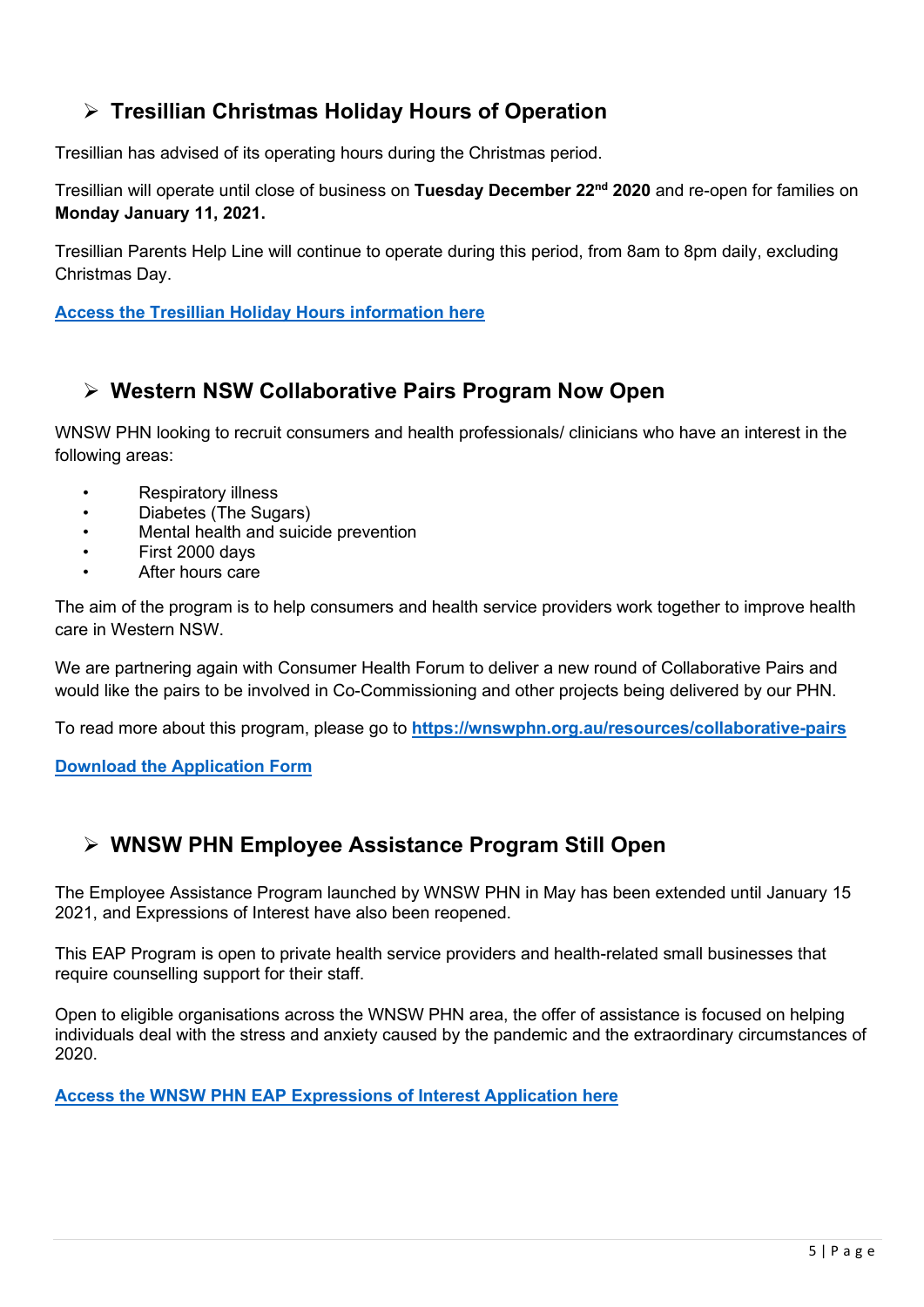## **WEBINARS**

<span id="page-5-0"></span>

| <b>Name</b>                                                                                                                         | <b>Date</b>                          | <b>About</b>                                                                                                                                                                                                                                                                                                                                                                                                                                                                                                                  | <b>Link</b>          | <b>Cost</b> |
|-------------------------------------------------------------------------------------------------------------------------------------|--------------------------------------|-------------------------------------------------------------------------------------------------------------------------------------------------------------------------------------------------------------------------------------------------------------------------------------------------------------------------------------------------------------------------------------------------------------------------------------------------------------------------------------------------------------------------------|----------------------|-------------|
| Managing<br>Common<br>Complications in<br>Chronic Kidney<br>Disease in<br><b>Primary Care</b>                                       | Wednesday<br>December<br>2 at 7:30pm | <b>Health Professional Webinar</b><br><b>MANAGING COMMON</b><br><b>COMPLICATIONS IN CHRONIC</b><br>KIDNEY DISEASE IN PRIMARY<br><b>CARE</b><br>Presented by Dr Richard Baer,<br>Nephrologist                                                                                                                                                                                                                                                                                                                                  | <b>Register here</b> | Free        |
| What works and<br>what doesn't in<br>smoking<br>cessation.<br>Patients and<br><b>Experts Tell All!</b>                              | Thursday<br>December<br>3 at 7:30pm  | FACT: Most smokers want to quit<br>smoking.<br>What REALLY helps patients quit<br>smoking?<br>GPs, nurses and pharmacists are<br>invited to learn from both experts<br>and ex-smokers in this free, 1-hour,<br>accredited live webinar. Topics<br>include: How experts prescribe<br>nicotine replacement therapy<br>including considerations during<br>pregnancy, Medication myths and<br>troubleshooting treatments.<br>- RACGP-accredited for 2 CPD<br>points<br>- Undergoing ACN, ACRRM & PSA<br>accreditation/endorsement | <b>Register here</b> | Free        |
| <b>Capacity Tracker</b><br>- Supporting the<br>Management of<br>Emergencies in<br><b>Residential Aged</b><br><b>Care Facilities</b> | Monday<br>December<br>7 at 1:30pm    | The Western NSW PHN invites you<br>to learn more about an exciting new<br>web-based system called Capacity<br>Tracker, which is being<br>implemented across the region in<br><b>Residential Aged Care Facilities,</b><br><b>General Practices and Aboriginal</b><br><b>Medical Services.</b><br>By linking RACFs, GPs and AMSs,<br>the tool can offer an effective<br>response in both COVID and non-<br>COVID emergency situations such<br>as bushfires or floods.                                                           | <b>Register here</b> | Free        |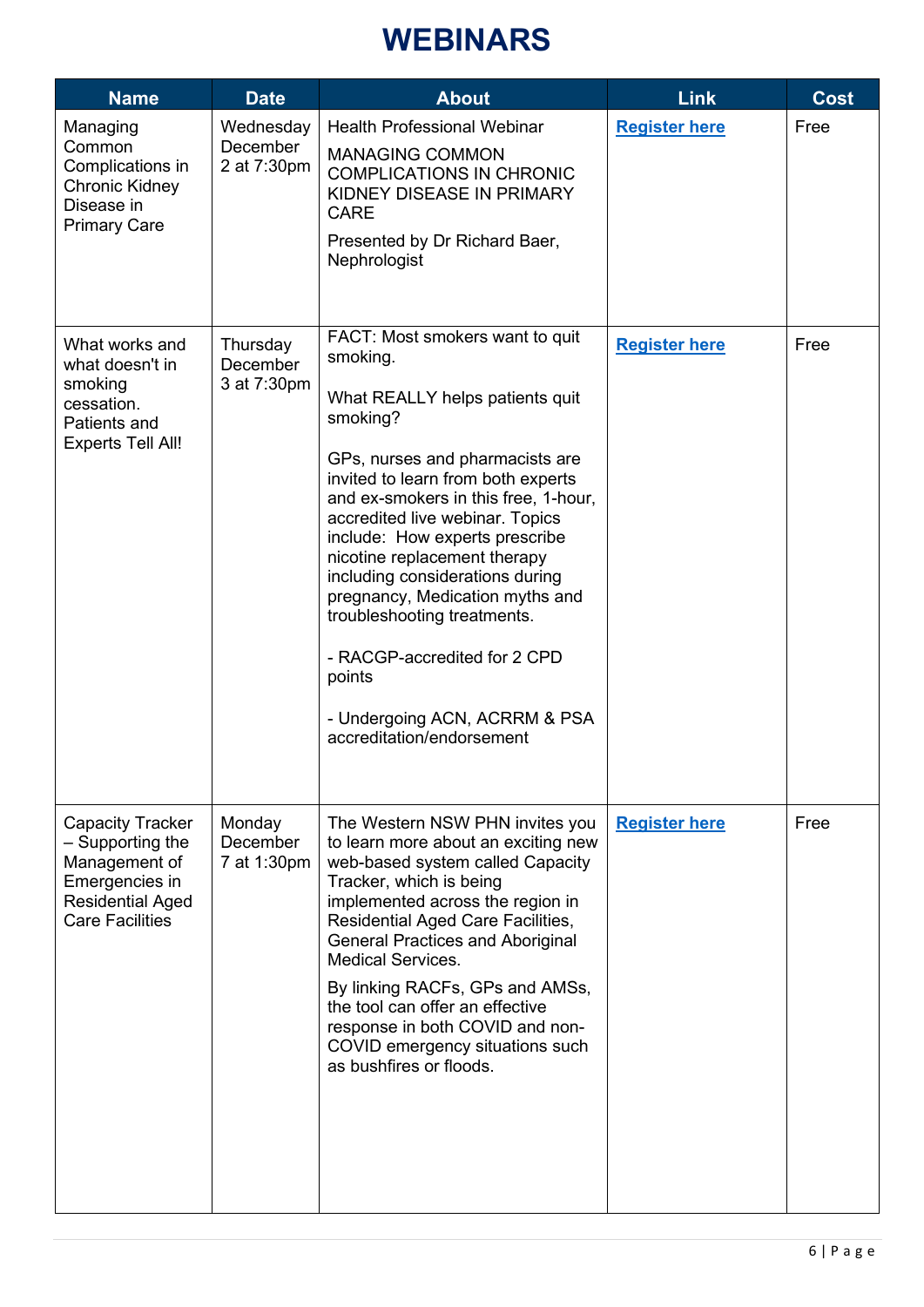| <b>Name</b>                                                                                                                         | <b>Date</b>                       | <b>About</b>                                                                                                                                                                                                                                                                                                                                                                                                                                                                                                                                                                                                                                                                                          | <b>Link</b>          | <b>Cost</b> |
|-------------------------------------------------------------------------------------------------------------------------------------|-----------------------------------|-------------------------------------------------------------------------------------------------------------------------------------------------------------------------------------------------------------------------------------------------------------------------------------------------------------------------------------------------------------------------------------------------------------------------------------------------------------------------------------------------------------------------------------------------------------------------------------------------------------------------------------------------------------------------------------------------------|----------------------|-------------|
| LUMOS: General<br>Practice<br>Information<br>Session                                                                                | Tuesday<br>December<br>8 at 7pm   | With the growth and ageing of<br>Australia's population, and with<br>the incidence of complex and<br>chronic health conditions in the<br>population, people's health<br>needs are changing.<br>To meet these changing needs,<br>the challenge for the health<br>system is to integrate care<br>across the continuum of care<br>settings and providers,<br>delivering person-centred,<br>seamless, efficient and effective<br>care. To deliver integrated care,<br>health services need to become<br>more connected.<br>LUMOS is an ethically approved<br>program that sheds light on the<br>patient journey through the NSW<br>health system by "Linking Up<br>and Mapping of Systems" across<br>NSW. | <b>Register Here</b> | Free        |
| <b>Capacity Tracker</b><br>- Supporting the<br>Management of<br>Emergencies in<br><b>Residential Aged</b><br><b>Care Facilities</b> | Thursday<br>December<br>10 at 7pm | The Western NSW PHN invites you<br>to learn more about an exciting new<br>web-based system called Capacity<br>Tracker, which is being<br>implemented across the region in<br><b>Residential Aged Care Facilities,</b><br><b>General Practices and Aboriginal</b><br>Medical Services.<br>By linking RACFs, GPs and AMSs,<br>the tool can offer an effective<br>response in both COVID and non-<br>COVID emergency situations such<br>as bushfires or floods.                                                                                                                                                                                                                                          | <b>Register Here</b> | Free        |
|                                                                                                                                     |                                   | Capacity Tracker is an award-<br>winning online tool where services<br>can provide real-time data to help<br>Western NSW PHN easily identify<br>issues that may be occurring and<br>provide improved support and<br>coordination for: timely identification<br>of COVID outbreaks; ensuring PPE<br>supplies and workforce challenges.                                                                                                                                                                                                                                                                                                                                                                 |                      |             |